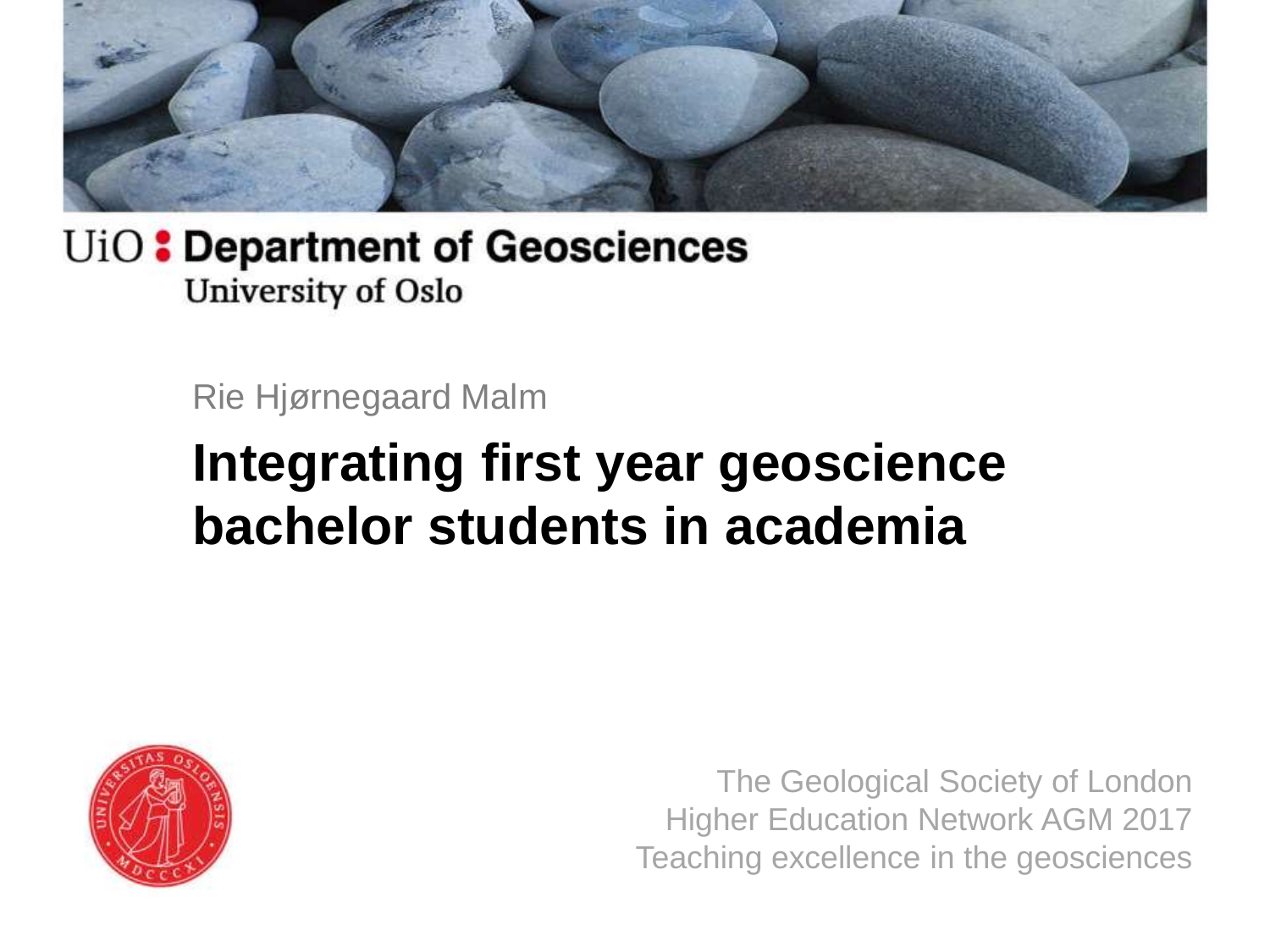### **New students**

What is geoscience?

What is going on in this teaching?

Is this how research is conducted?

Ohh, they want us to work in groups – what do I do?

> Am I good enough to be her?

Do I see myself working with this in the future?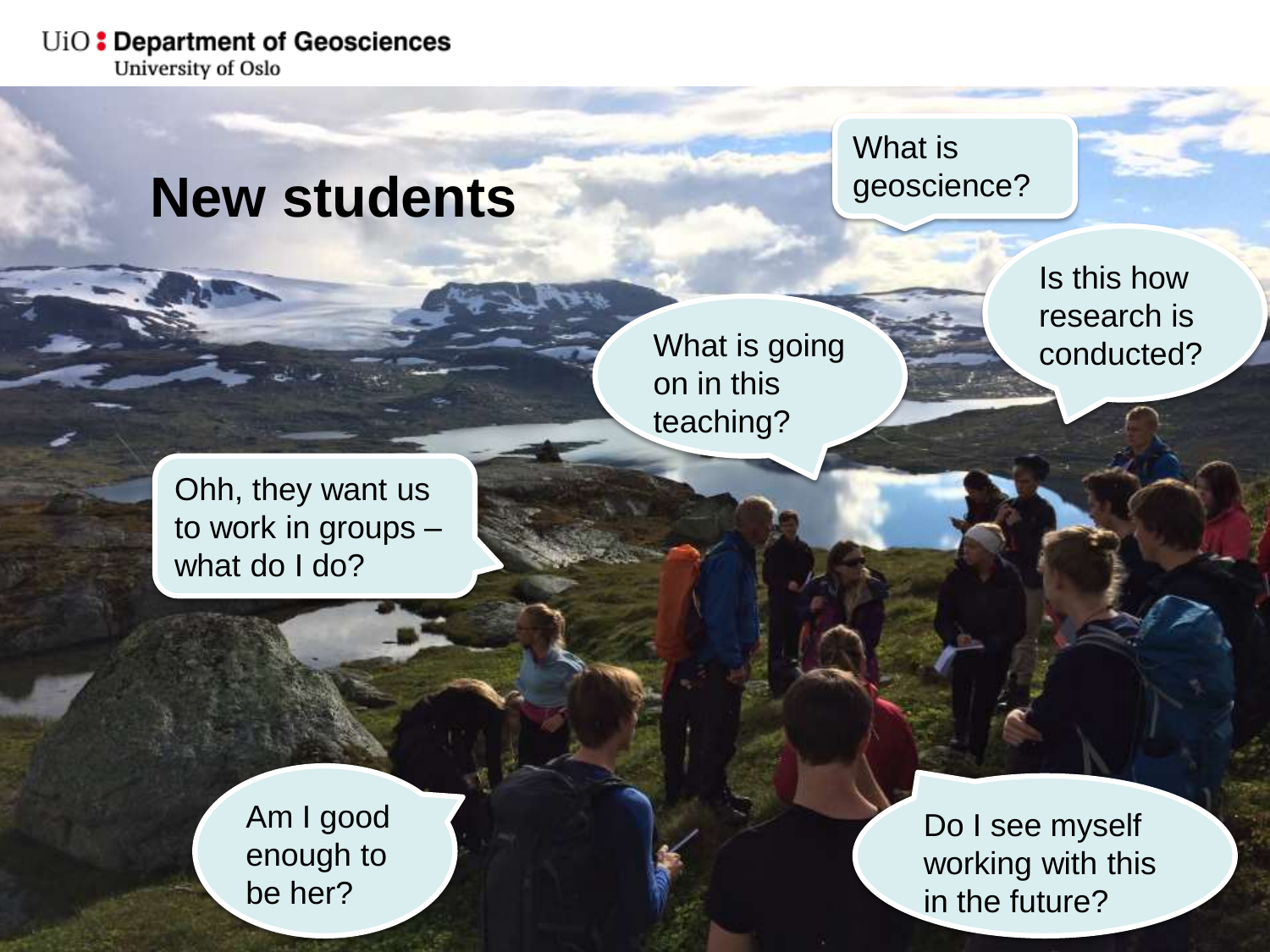# **Geoscience in Oslo - Norway**

- 3-year bachelor's programme
- 2-year master's programme

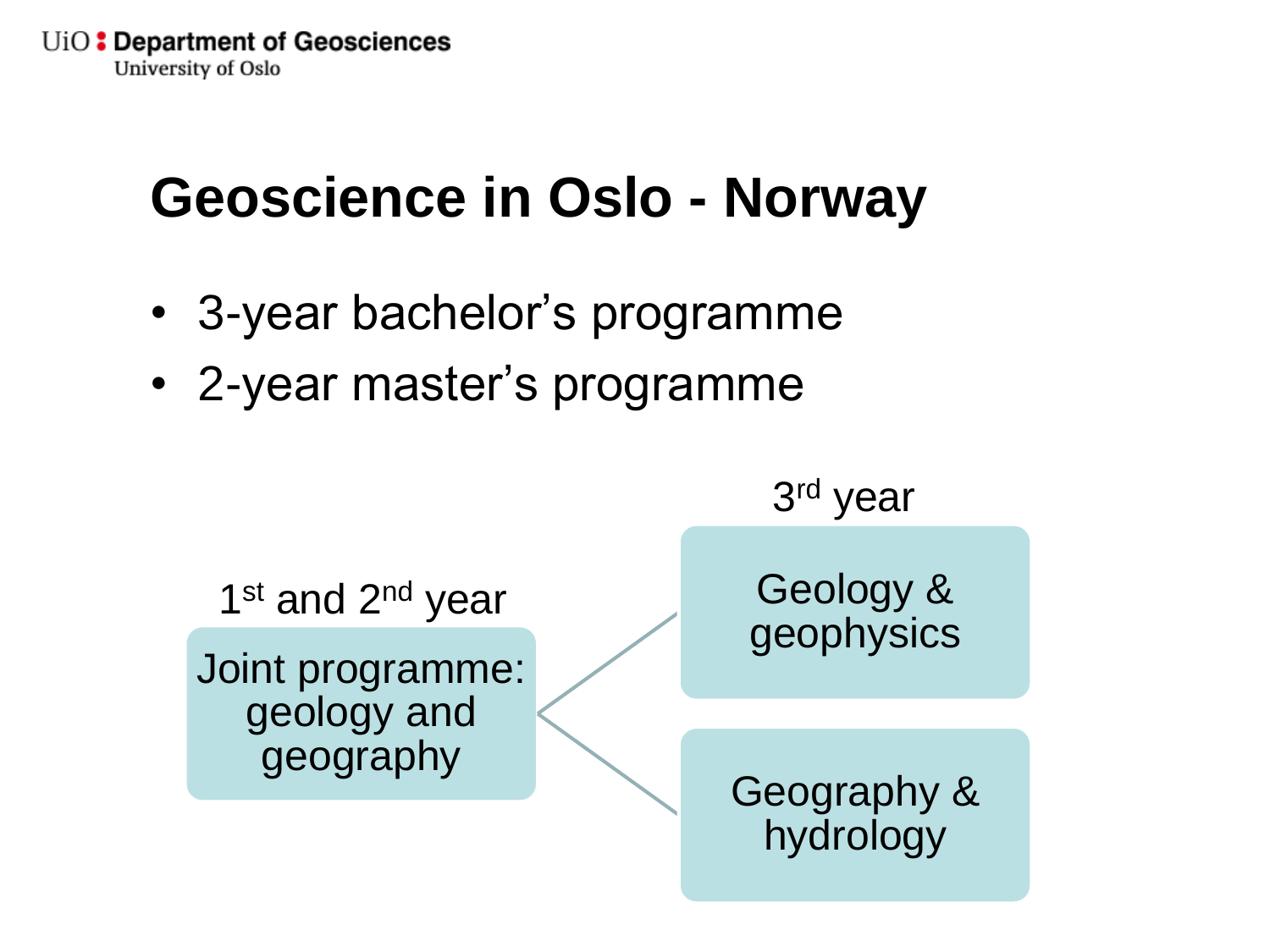### **Staff-student interview project**

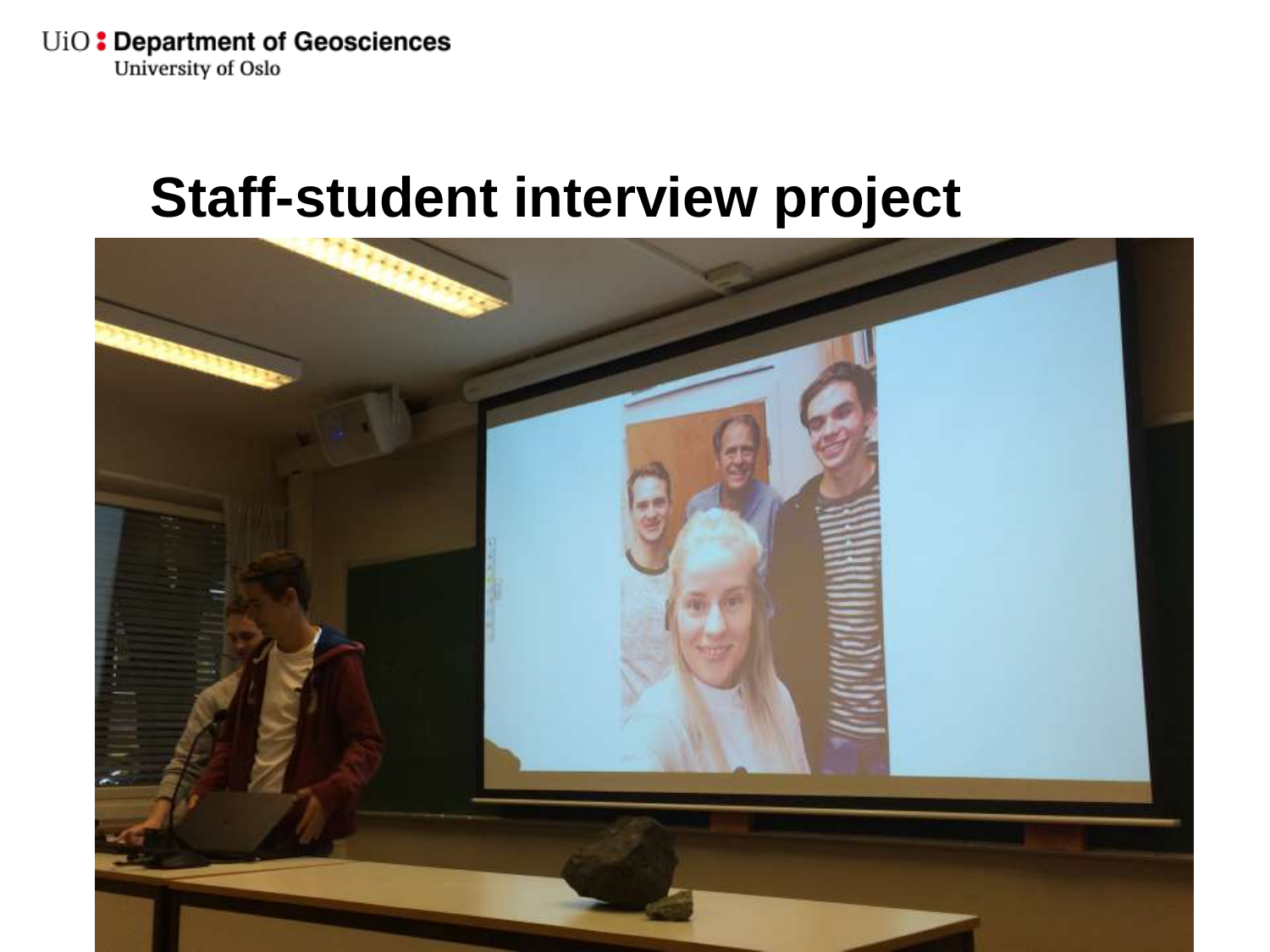### **Staff-student interview project 1980-2017**

|                  | <b>Oxford Polytechnic</b><br>1981 >                                                                                                  | <b>University College</b><br><b>London 1998 &gt;</b>                                         | <b>University of Oslo</b><br>2015 >                            |
|------------------|--------------------------------------------------------------------------------------------------------------------------------------|----------------------------------------------------------------------------------------------|----------------------------------------------------------------|
| Published        | Cosgrove 1981                                                                                                                        | Dwyer 2001                                                                                   | Malm (in prep)                                                 |
| Main aim         | To teach geographical<br>methodology in a new<br>way<br>"The course has<br>been unpopular<br>regardless of the<br>staff teaching it" | "to give students<br>some insight into the<br>process of doing<br>research"                  | Introducing new students<br>to research and the<br>researchers |
| Secondary<br>aim |                                                                                                                                      | "this project enables<br>students to better<br>understand their<br>lecturers as individuals" | Create a sense of<br>belonging and<br>geoscience identity      |
| Evaluation       | Oral presentation +<br>written report                                                                                                | Written report                                                                               | Oral presentation in<br>groups                                 |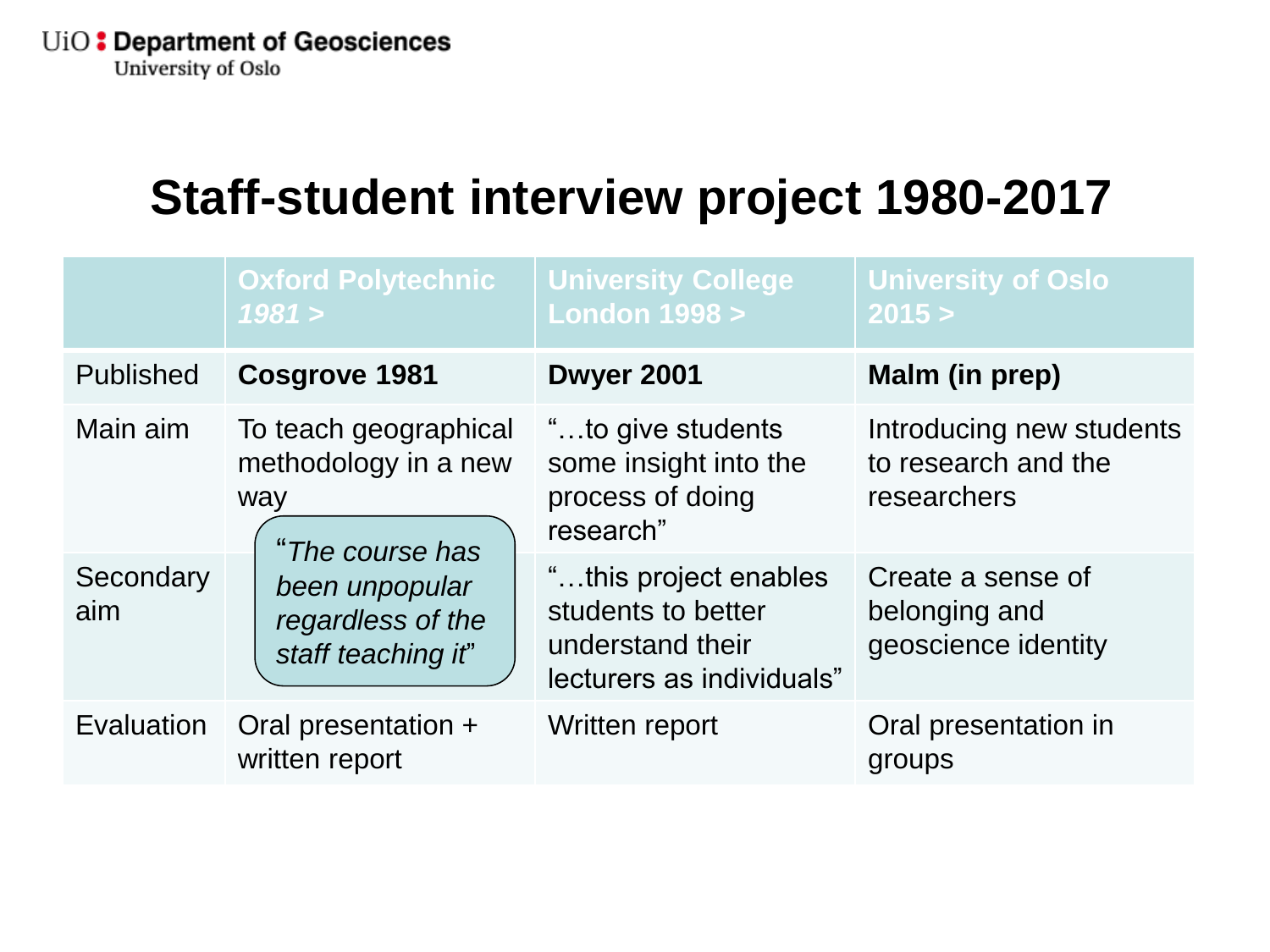# **Aims**

1: introduction to research

### 3: integration in academia geoscience identity

2: meeting a researcher



**How do we research this?**

- a. **Survey before** 39
- b. **Observation** of presentations
- c. **Survey after**  34
- d. **Interview** with students 6

Students in total by December 2016 57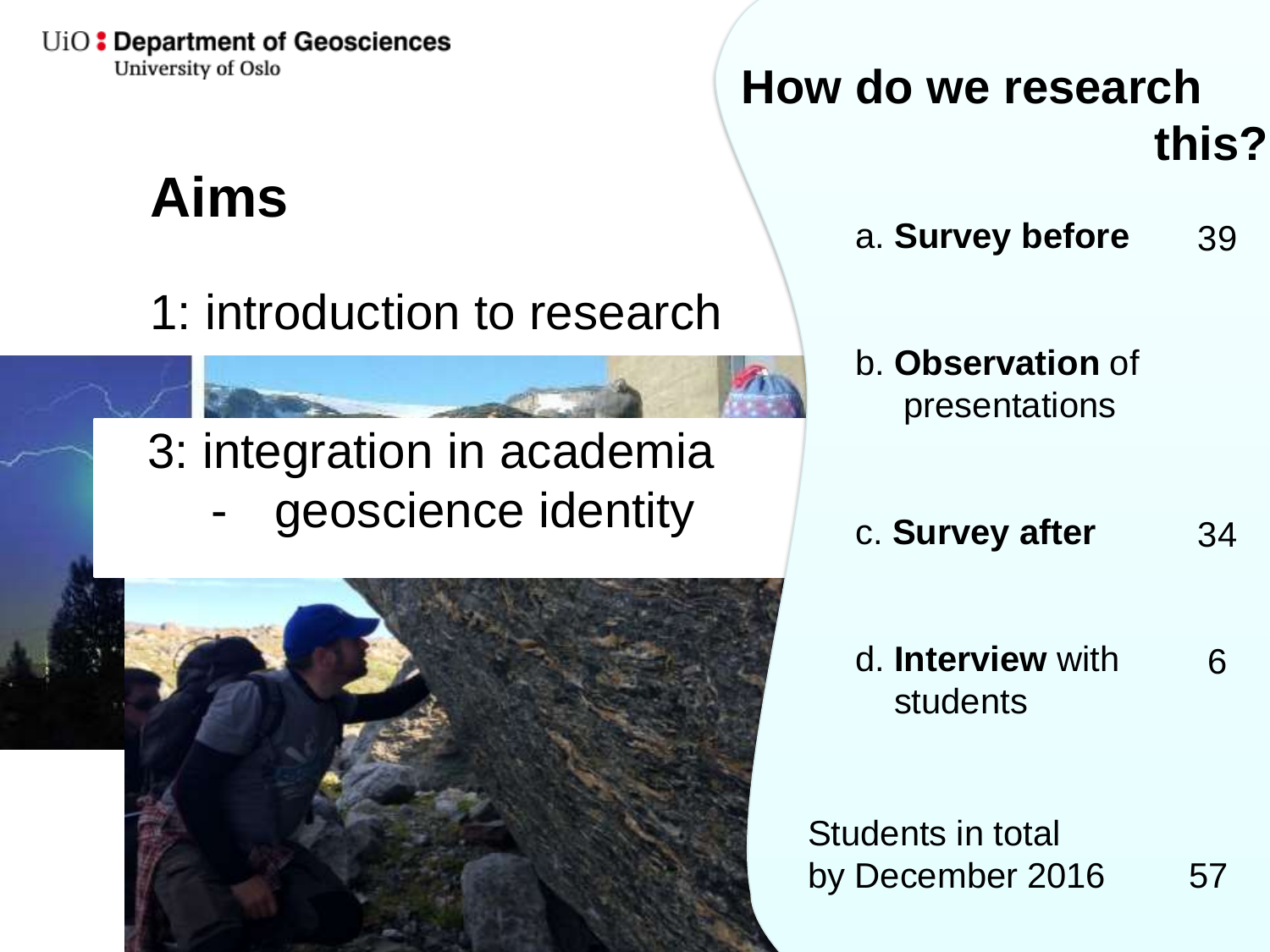## **Aim 1: introduction to research and meeting a researcher**



"Before, when I thought about a **researcher**, I thought about someone in the **laboratory**, but perhaps that is more like a **chemist**, so getting a picture of how they are in **geoscience**, to learn how they work, that was interesting"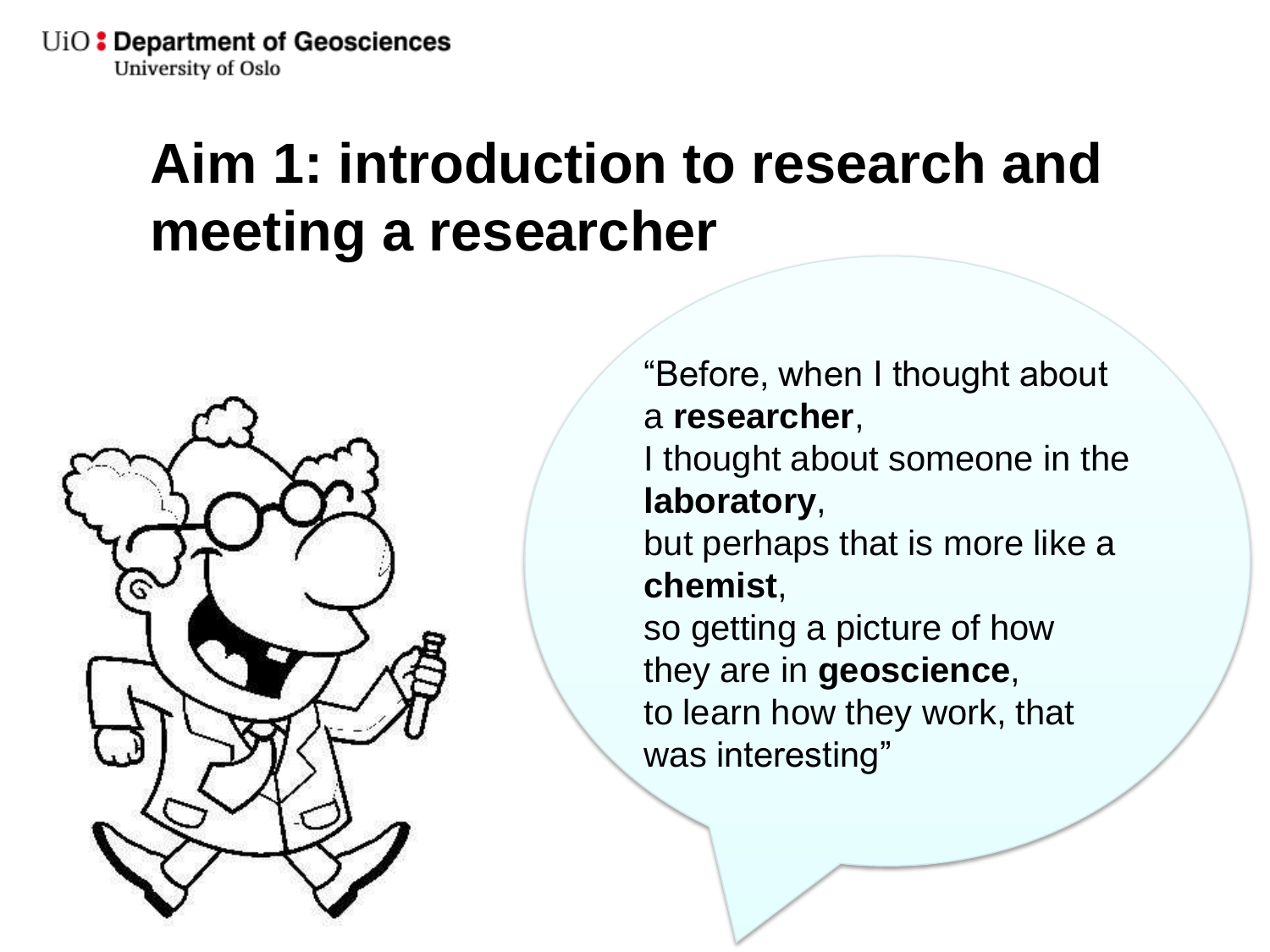## **Aim 1: introduction to research**

Insight into the research process

"I got a better understanding of how a scientist work and how a research paper is created. And the education that is required"

"I didn't think that there were so much data collecting and mathematics. I thought you had a hypothesis first and then sometimes you collected a few data"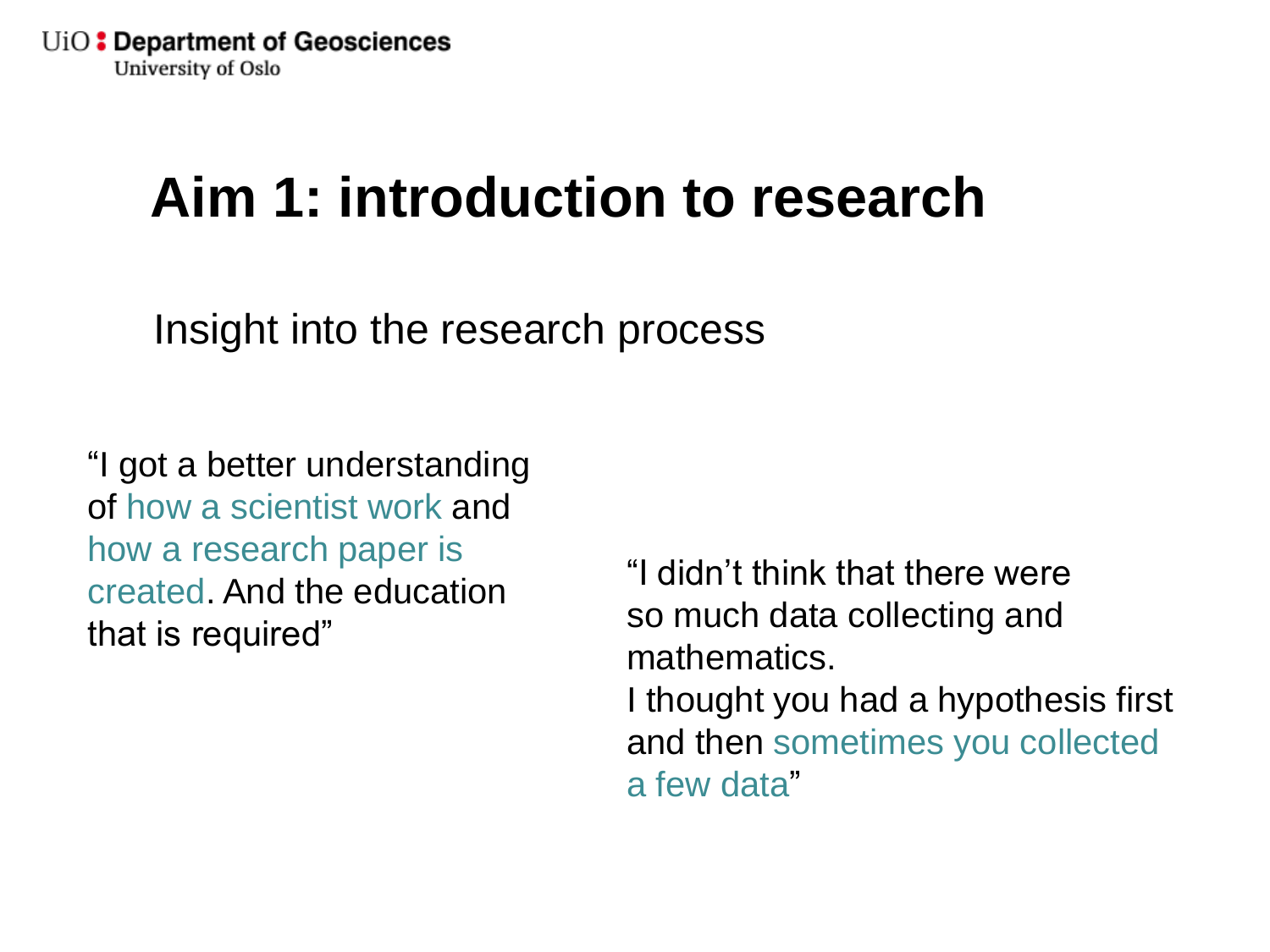## **Aim 2: meeting the researchers**

"What surprised me the most was that the researcher really wanted us to thrive and do well. He encouraged us to ask questions in

class – also the "stupid" ones."

"Now I know more specifically what you should do if you want to do research"

"She was very nice and we sat there for a long time and talked about her research and how she became a researcher, it was very interesting"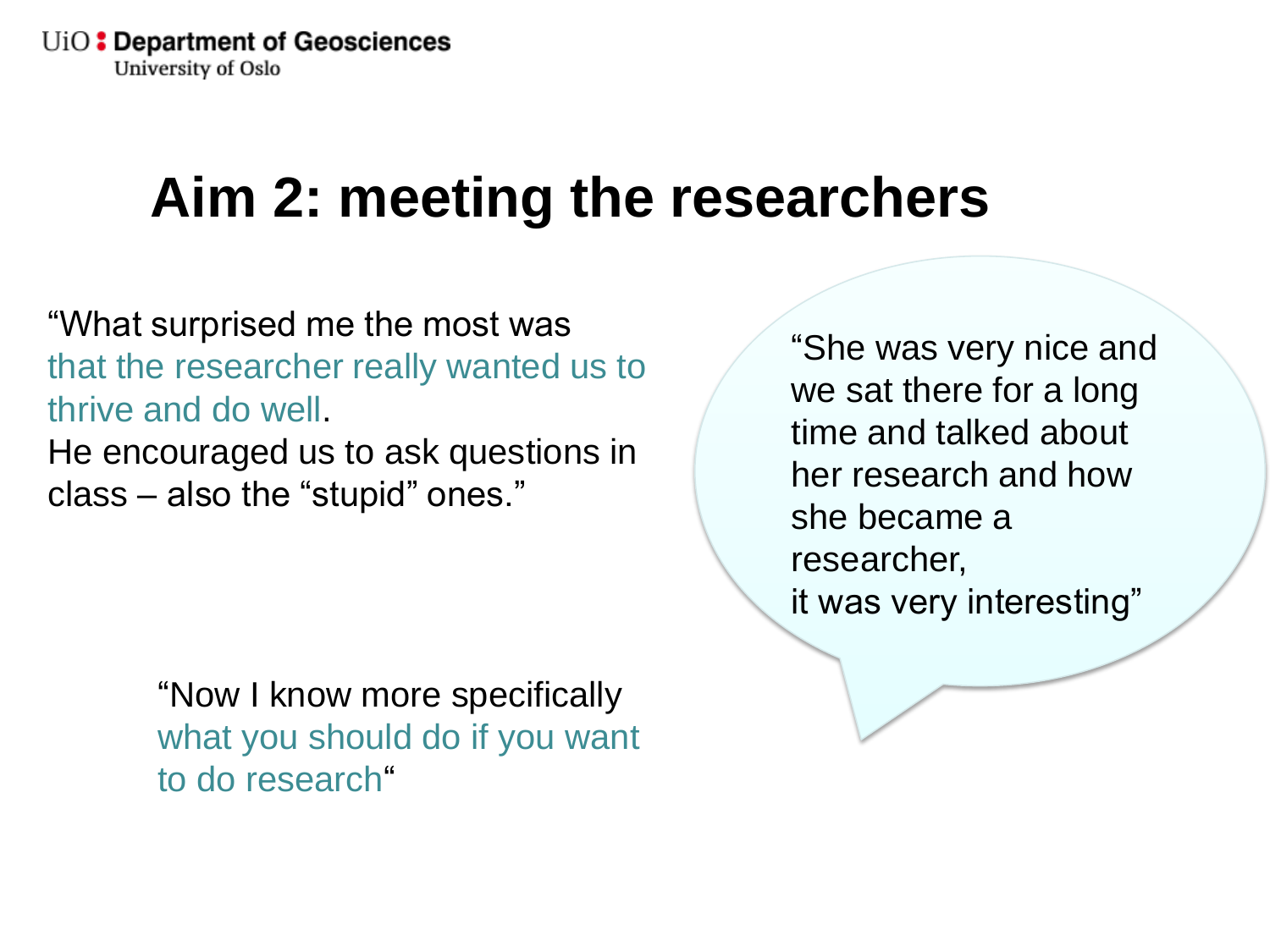# **Aim 3: integration in academia and geoscience identity**

"It seems like you can do research about almost everything in geoscience. Now I am more keen on finding something that suits me"



#### **Presentation**

Seeing the diversity of research in geoscience

**research could be**  $-$  II I IIIIU<br>bina that is illig tildt is.<br>ting rosuny,<br>nathing Lwant" ng mwa "Now I see that a possibility in the future – if I find something that is interesting, something I want"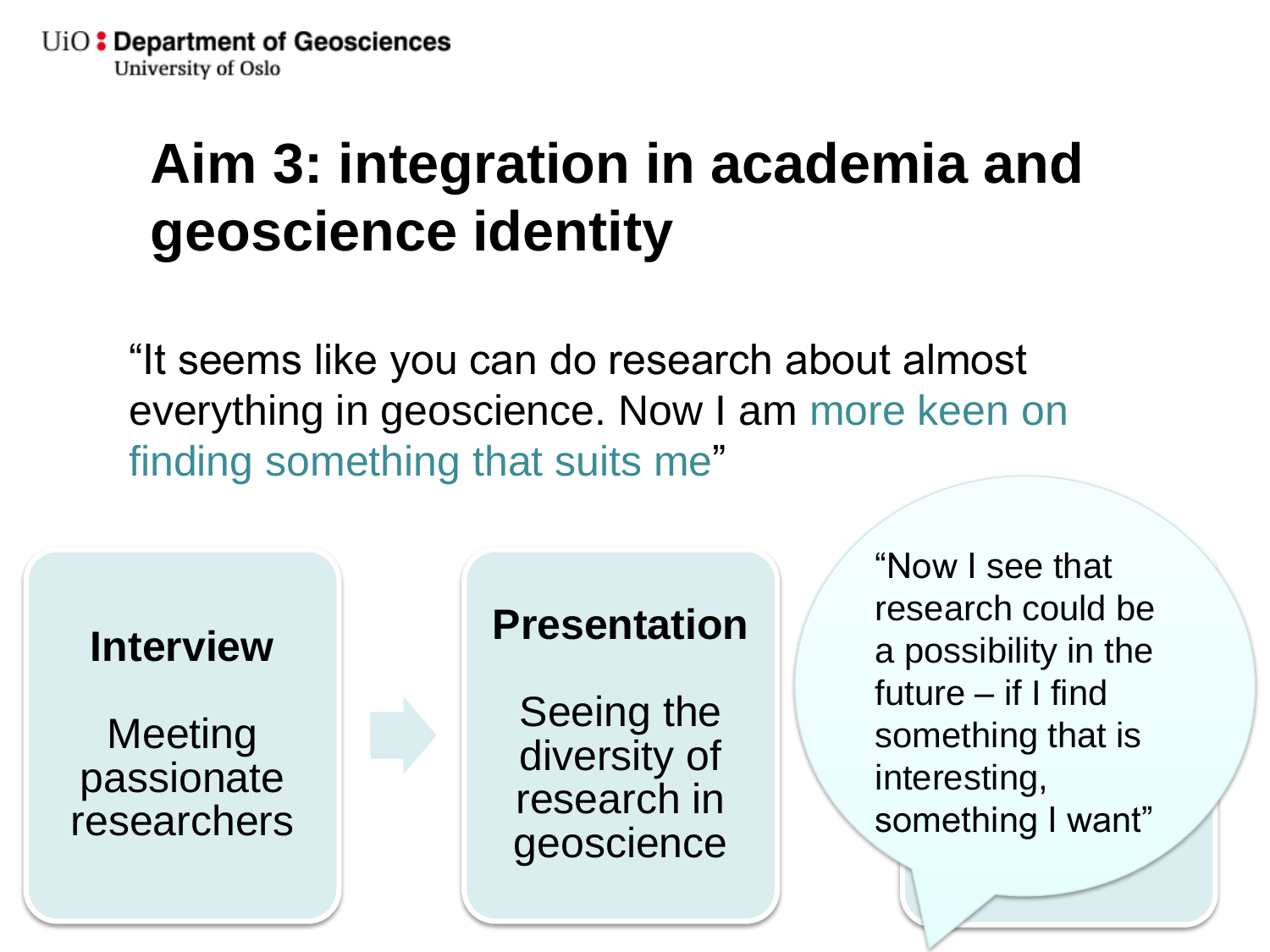# **Future work**

- Geoscience identity development across the bachelor's programme
	- Follow students during a 3-year period
- Special focus on the effects of field work – Observing all teaching in the field for 6 courses